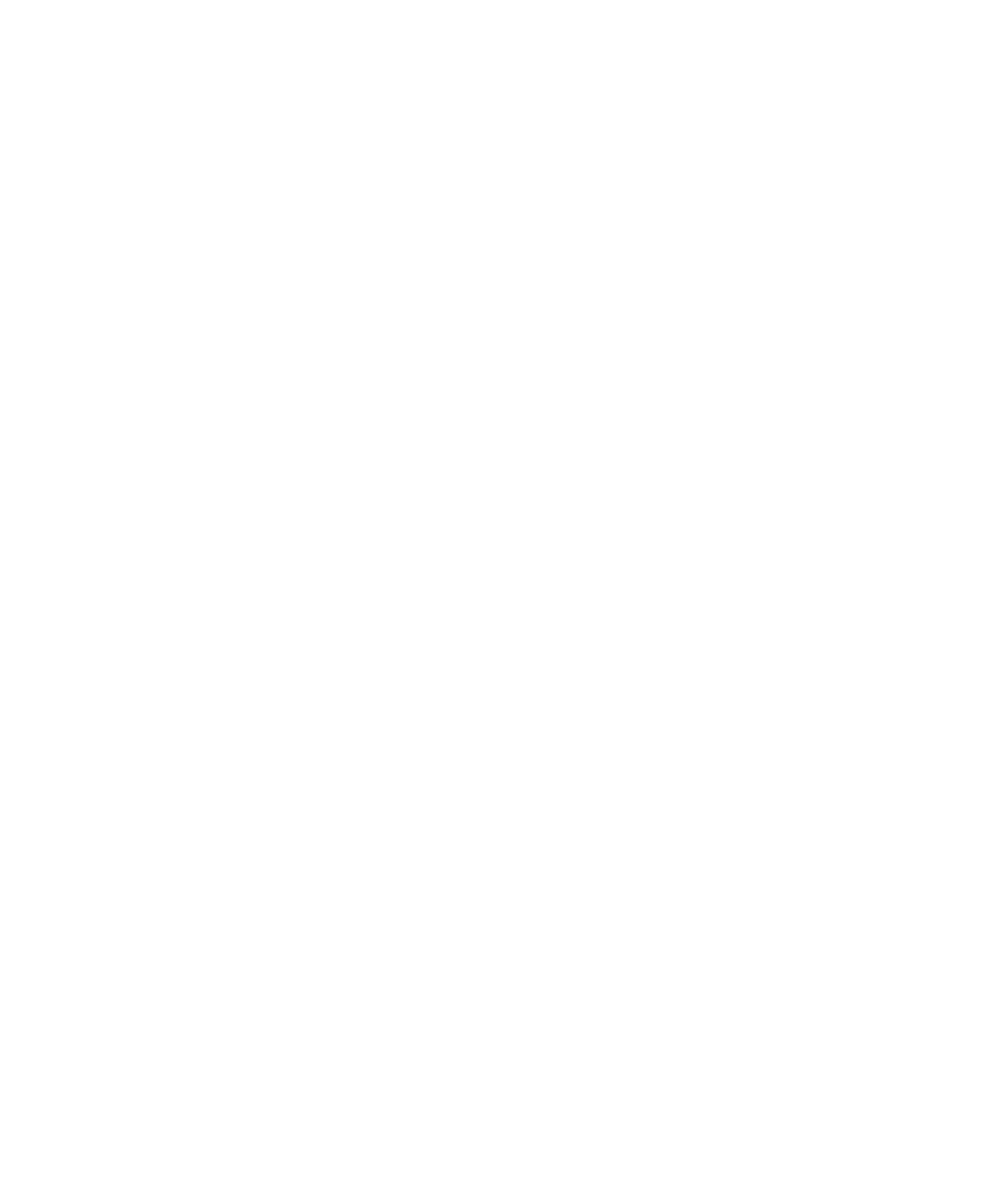# Counseling

## & the Authority of Christ

by Russell D. Moore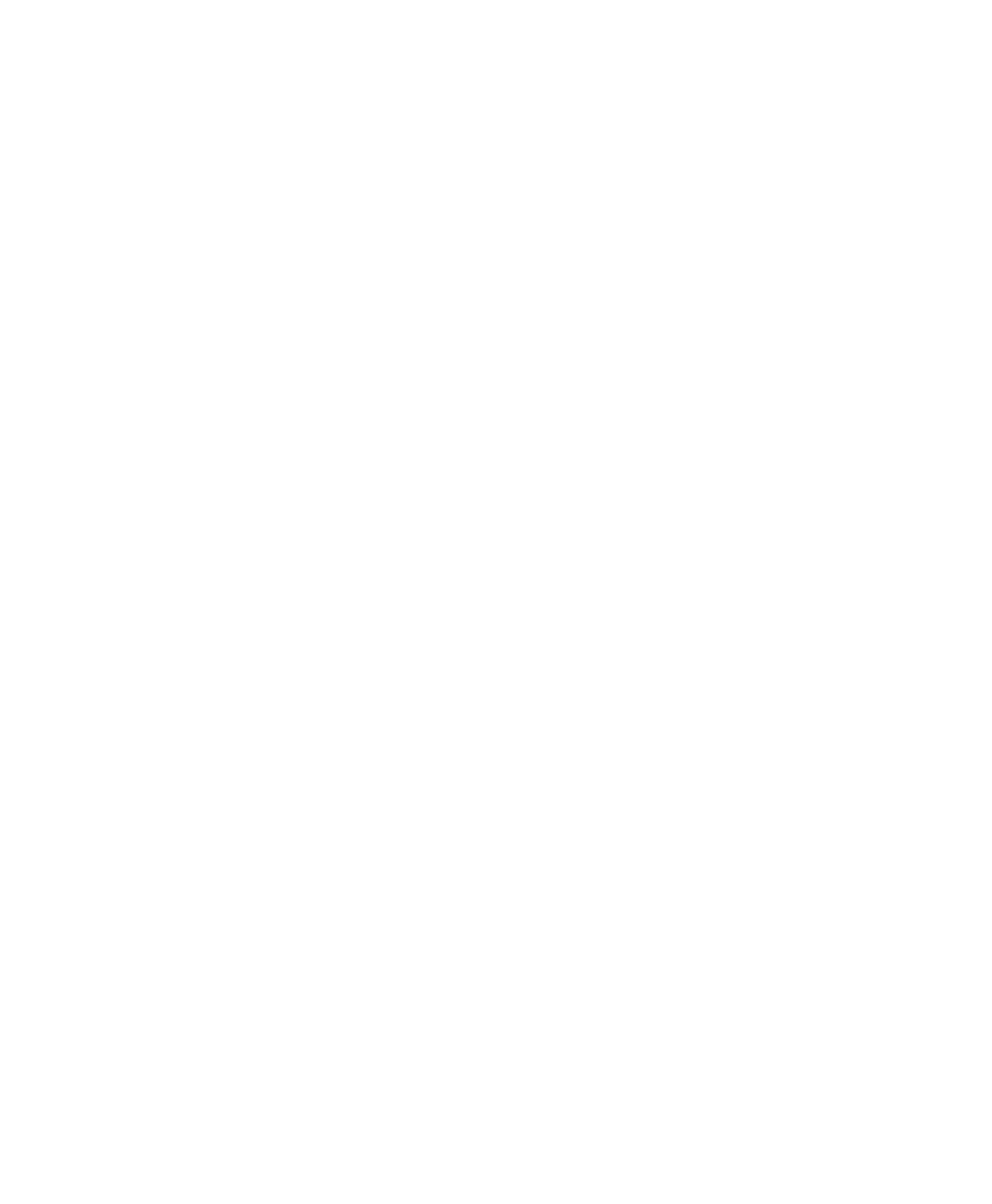## **Counseling and the Authority of Christ:**

### A New Vision for Biblical Counseling at The Southern Baptist Theological Seminary

"And they were astonished at His teaching, for He taught them as one having authority, and not as the scribes." [Mark 1:22 ESV]

> The story of The Southern Baptist Theological Seminary is seen most clearly not in the dusty volumes of a theological library, but in the gravestones of Cave Hill Cemetery. Here one can read names etched in marble that shaped entire epochs of Southern Baptist thought and life. James P. Boyce, E.Y. Mullins, and Dale Moody defined eras of Southern Baptist systematic theology. John Broadus did the same for preaching, A.T. Robertson and Frank Stagg for biblical studies, W.O. Carver for missiology, and Gaines Dobbins for Christian education. Among the legendary thinkers of Southern Seminary, perhaps no one has proven more influential in his discipline than Wayne E. Oates, the father of Southern Baptist pastoral care. The influence of Wayne Oates has made itself known to varying degrees in the pastoral care and counseling departments of all six Southern Baptist seminaries. More significantly, the Oates influence has transformed the language and thought patterns of generations of Southern Baptist preachers and congregations, most of whom never knew his name.

> Southern Baptist churches in the twenty-first century face new and daunting challenges, challenges unrealized and unmet by previous generations. Southern Baptist churches recognize that the desperation of hurting people in our congregations is far deeper than can be answered by the facile promises of our therapeutic culture. Moreover, our churches are gradually awakening to the reality that the most basic questions of anger, anxiety, and family chaos are addressed in the ancient oracles of the Old and New Testaments. What is needed is to equip pastors with a biblically informed, theologically grounded worldview so they are able to wield the sword of the Spirit not just in their pulpits, but also in their counseling offices. Southern Seminary has the opportunity to cast a vision for biblical counseling that can offer an alternative to the therapeutic captivity of our culture. This new vision can recover the church as the focal point for human sanctification and the Spirit-illuminated Scriptures as the sufficient vehicle for human transformation.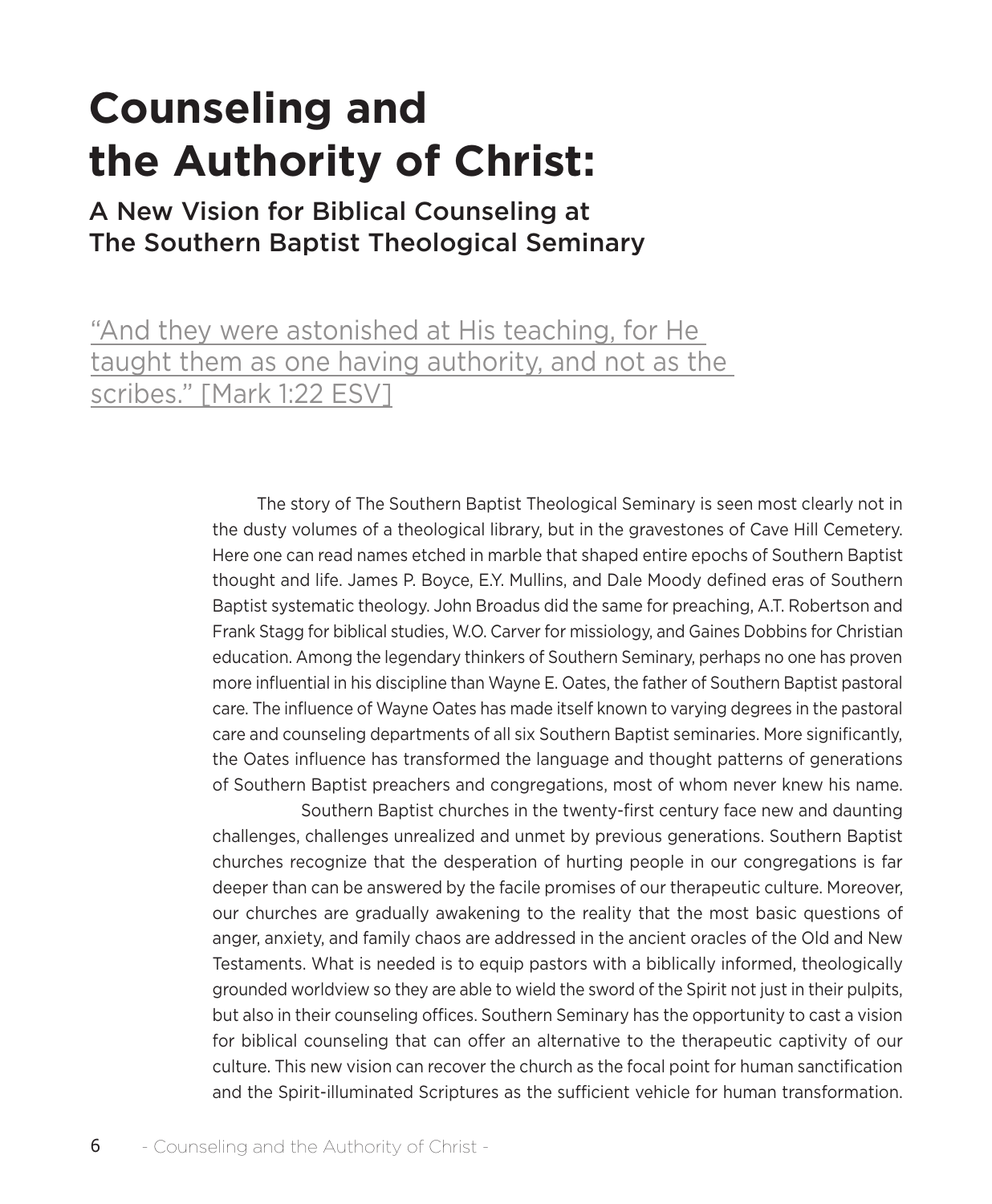## **Counseling, Psychology, and the Heritage of Southern Seminary**

The genius of the Wayne Oates approach to pastoral counseling was its attempt to integrate biblical reflection with the insights of various streams of contemporary psychotherapy. In this model, Oates and his successors sought to be, in the words of one of his students, "bilingual" in both pastoral ministry and secular psychotherapy, able to "move back and forth with amazing agility."<sup>1</sup> Moreover, the Oates tradition at Southern Seminary pioneered the professional field of pastoral care, through a Clinical Pastoral Education (CPE) program that prepared counselors for state licensure and placement in private, state-sponsored, or church-based practices. Oates was aware that his approach to psychology and counseling was a new direction for Southern Baptist theological education. Indeed, his model met deep opposition from his colleagues, many of whom believed such a discipline did not belong in the School of Theology.<sup>2</sup> Oates prevailed and through his influence, combined with that of Professor D. Swan Haworth, the pastoral care model of counseling established itself as the default position of Southern Baptist thought on what previous generations would have called the care of souls.

While Oates' approach was groundbreaking in Southern Baptist life, it was hardly novel. Oates appropriated a model of pastoral care that had been percolating among Protestant liberals in Europe and America throughout the late nineteenth and early twentieth centuries. Indeed, Oates himself identifies the integrationist stream in the therapeutic ministries of liberal Protestant pastors Harry Emerson Fosdick and Norman Vincent Peale.<sup>3</sup> The pastoral care model may have sought to bifurcate, in one sense, theology from the insights of psychotherapy, but the project itself was theological from its very core. Walter Jackson, who taught in the program as an heir of the Oates tradition, locates the theological roots of the movement in the thought of Paul Tillich and his concept of correlation.<sup>4</sup>

The Oates model of pastoral care flourished at Southern Seminary from the 1960s to the early 1990s precisely because it was so consonant with the overall identity of the institution. Just as the counseling department sought to integrate the "findings" of Scripture with the "findings" of secular humanistic psychotherapeutic thought, the biblical studies department sought to integrate the "findings" of Scripture with the "findings" of the secular humanistic presuppositions of higher-critical biblical scholarship and archaeology. Just as the pastoral counseling department sought to train men and women for professional ministries as licensed clinical therapists, the School of Social Work sought to train men and women for professional ministries as licensed social workers.

In 1993, the conservative majority in the SBC launched a Reformation at the denomination's flagship seminary with the election of President R. Albert Mohler, Jr., who led the seminary back to the confessional moorings of the institution's founders. Mohler's predecessor, Roy Honeycutt, warned that the conservative resurgence would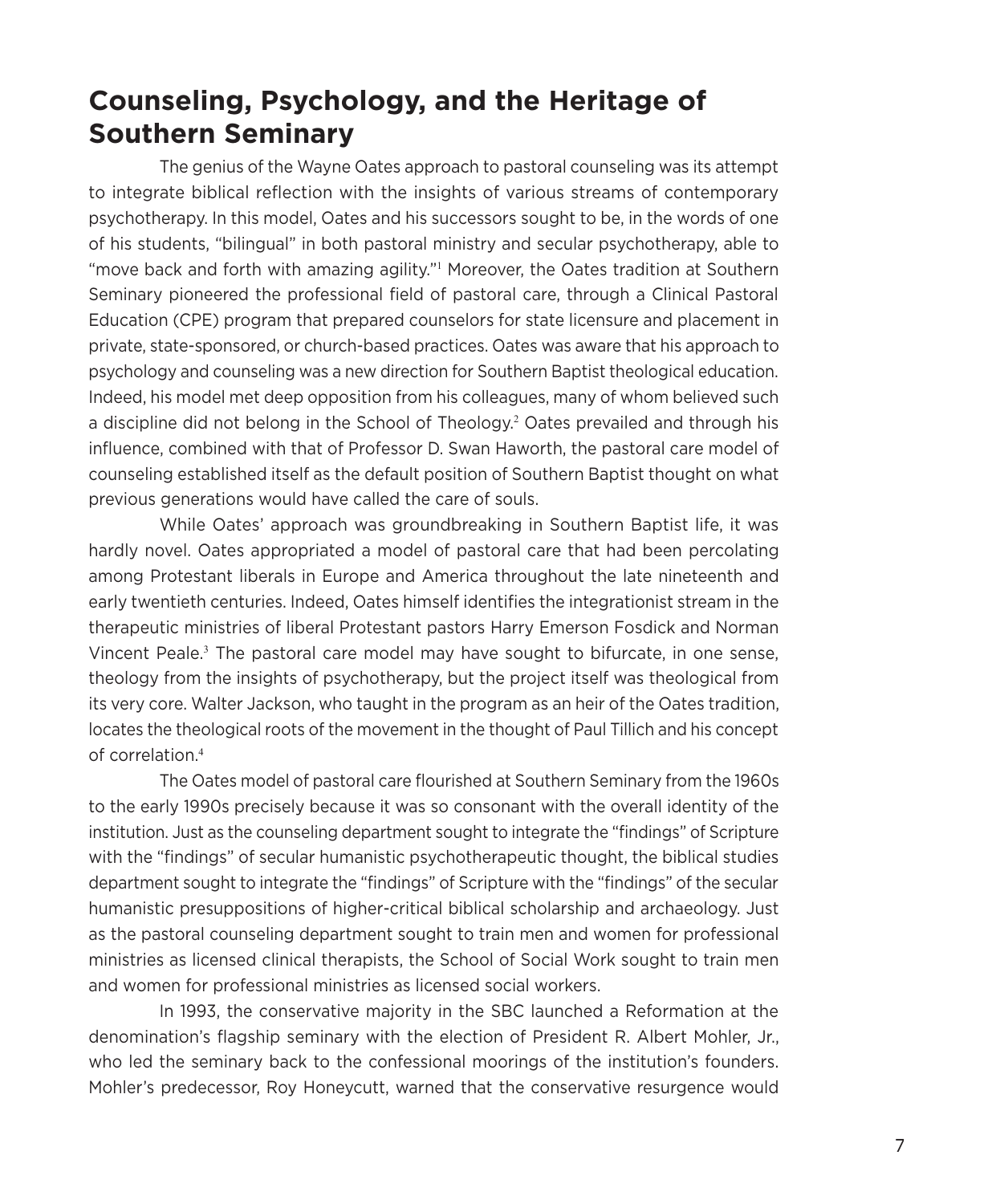necessarily mean a retreat from the influence of the pastoral care model of psychology in what he saw as the "golden era" of Southern Seminary's history. This is because, Honeycutt reasoned, "differing conceptual and philosophical conceptions" would now govern the curriculum. Moreover, he wrote, the SBC seminaries would also move away from the type of professional certification endemic to the pastoral care model. "Bit by bit with the change of faculty personnel, variation of program emphases, and the shifting of institutional mission statements, pastoral care/counseling in a seminary-based program will diminish substantially," Honeycutt lamented.<sup>5</sup> Honeycutt's diagnosis was rational and historically informed. The CPE/pastoral care model of the Southern Seminary tradition was indeed founded on a theological worldview and on a ministry paradigm inconsistent with the theological worldview and conversionist outlook of the new era.

## **Counseling, Psychology, and the Mission of Southern Seminary**

Counseling and psychology are not incidental to the callings of a minister of Jesus Christ. The pastoral call is, by definition, a call to "shepherd" the flock of God (John 21:15-17). The biblical revelation consistently describes Christian discipleship in terms of aspects of human existence that are now classified as "psychological" and "relational"from marriage relationships to the rearing of children to the avoidance of wrath, anxiety, and envy. Indeed, the "fruits of the Spirit" of the new order and the "works of the flesh" of the old order are inherently "psychological" in that so many of them have to do with inner dispositions and motives of the mind, heart, and conscience (Gal 5:16-24).

Moreover, the very act of evangelism is impacted by the professional guild of secular psychology and counseling. Every sinner and every sinful society seeks to suppress the claims of the gospel (John 3:19-20). Our culture has co-opted therapeutic language to evade the biblical witness on issues of sin, righteousness, and judgment—the very issues that are at the heart of the gospel itself (John 16:8-11). The psychological deconstruction of the human conscience is so well underway in contemporary culture that humanities scholar Wilfred McClay notes that his university students simply cannot understand the plot of Nathaniel Hawthorne's The Scarlet Letter. It is not that the book's content is too intellectually cumbersome, but rather, as McClay puts it: "The central premise in Hawthorne's imaginative world—his insistence that the weight of the sinful human past, in one's own life, in the life of one's family, and in the life of one's city and country, can never be denied or wished away—is completely lost on a generation raised on smug therapeutic platitudes."6 In one particularly pitiful example, *Modern Drunkard*, a newsletter for unrepentant alcoholics, counsels its readers to counter an "intervention" of family and friends by using the deterministic categories of psychology and psychologized religion. As the article puts it, the alcoholic should seek to "get God and science on your side."<sup>7</sup>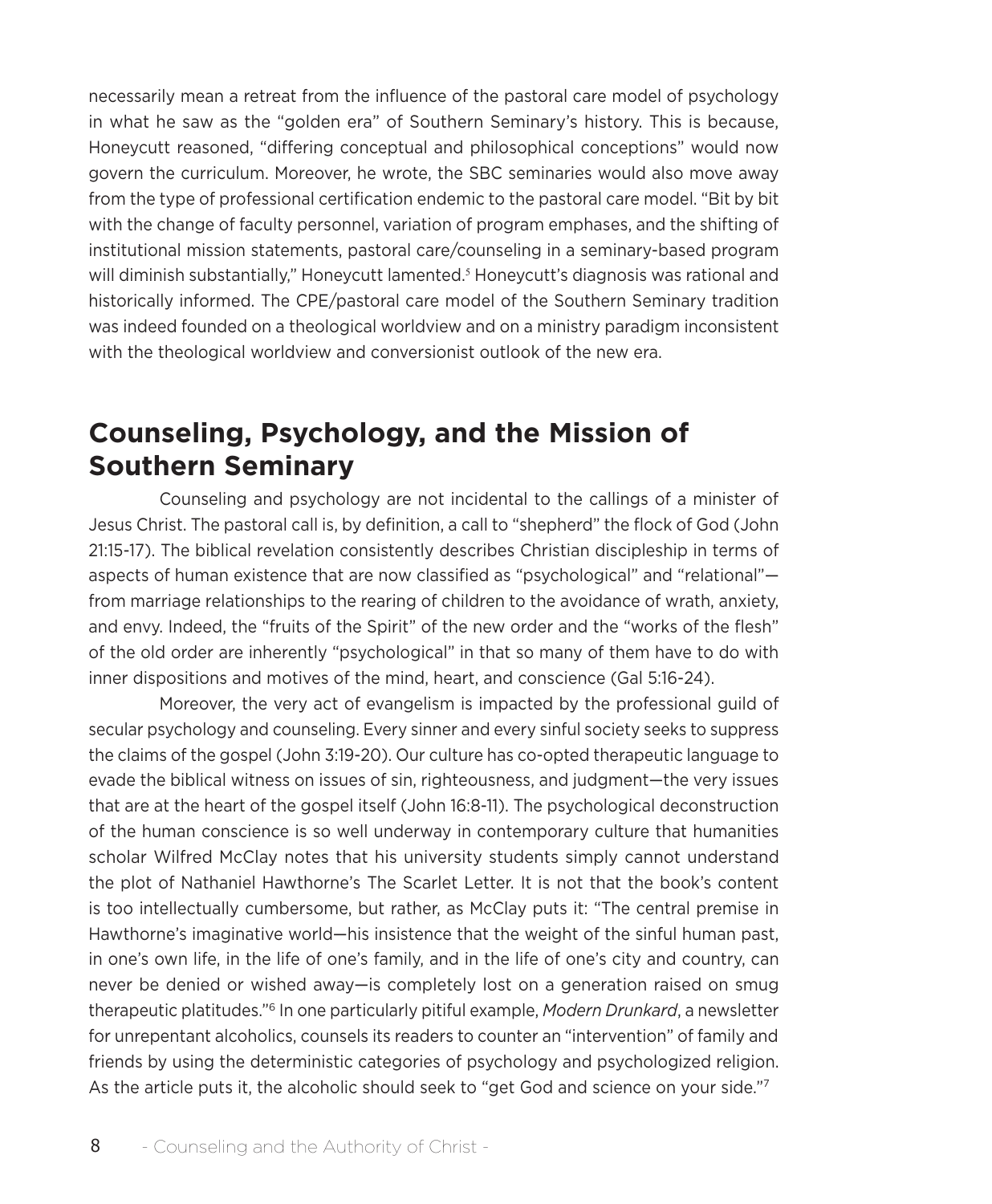This is increasingly easy to do. As one secular critic has observed, the therapeutic worldview of the current cultural climate has created a "new polytheism." Instead of individuals fearing the caprice of the "gods" of thunder, pestilence, and famine, they now fear the caprice of "genes" for anger, alcoholism, and sexual irresponsibility.<sup>8</sup> With this the case, a new form of psychotherapeutic soteriology is everywhere present in the culture our ministers seek to engage—a utopian soteriology that finds in the psychological establishment a pharmacological solution to virtually every human problem. As the White House Council on Bioethics has noted, therapeutic utopianism is at the root even of such trends as human cloning and the push for a "post human future."<sup>9</sup> As we note the skyrocketing rates of psychotropic drug use, we must not delude ourselves as to the way these trends deaden our culture to the biblical message of sin and redemption.

Political economist Francis Fukuyama (who is no friend of Christian orthodoxy) warns that the proliferation of therapeutic drugs such as Ritalin and Prozac will prove to have massive societal implications that few seem to have considered. Many of these drugs are so popular because they seek to assuage the conscience in much the same way as the "gay gene"—the psychological characteristics that wreak havoc in the soul are a freak of genetics and thus "nobody's fault."<sup>10</sup> Fukuyama sees in the therapeutic establishment's attempt to "medicalize everything" an attempt to escape the "constraints" even of gender:

There is a disconcerting symmetry between Prozac and Ritalin. The former is prescribed heavily for depressed women lacking in self-esteem; it gives them more of the alpha-male feeling that comes with high serotonin levels. Ritalin, on the other hand, is prescribed largely for young boys who do not want to sit still in class because nature never designed them to behave that way. Together, the two sexes are gently nudged toward that androgynous median personality, self-satisfied and socially compliant, that is the current politically correct outcome in American society.<sup>11</sup>

For Fukuyama, the issue to fear is not Prozac, Ritalin, or any other drug in and of themselves, but rather the ways in which they are being used by the therapeutic establishment—ways that portend a chilling future for society's concept of something as basic as what it means to be human. He warns:

If tomorrow a pharmaceutical company invented an honest-to-God Huxleyan soma tablet that made you happy and socially bonded, without any harmful side effects, it is not clear that anyone could articulate a reason people shouldn't be allowed to take it. There are many libertarians on both the Right and the Left who argue that we should stop worrying about other people's souls or internal states altogether, and let people enjoy whatever drugs they choose as long as they don't hurt anyone else. If a cranky traditionalist objected that this soma wasn't therapeutic, the psychiatric profession could probably be depended on to declare unhappiness a pathology and to put it into the DSM next to ADHD.12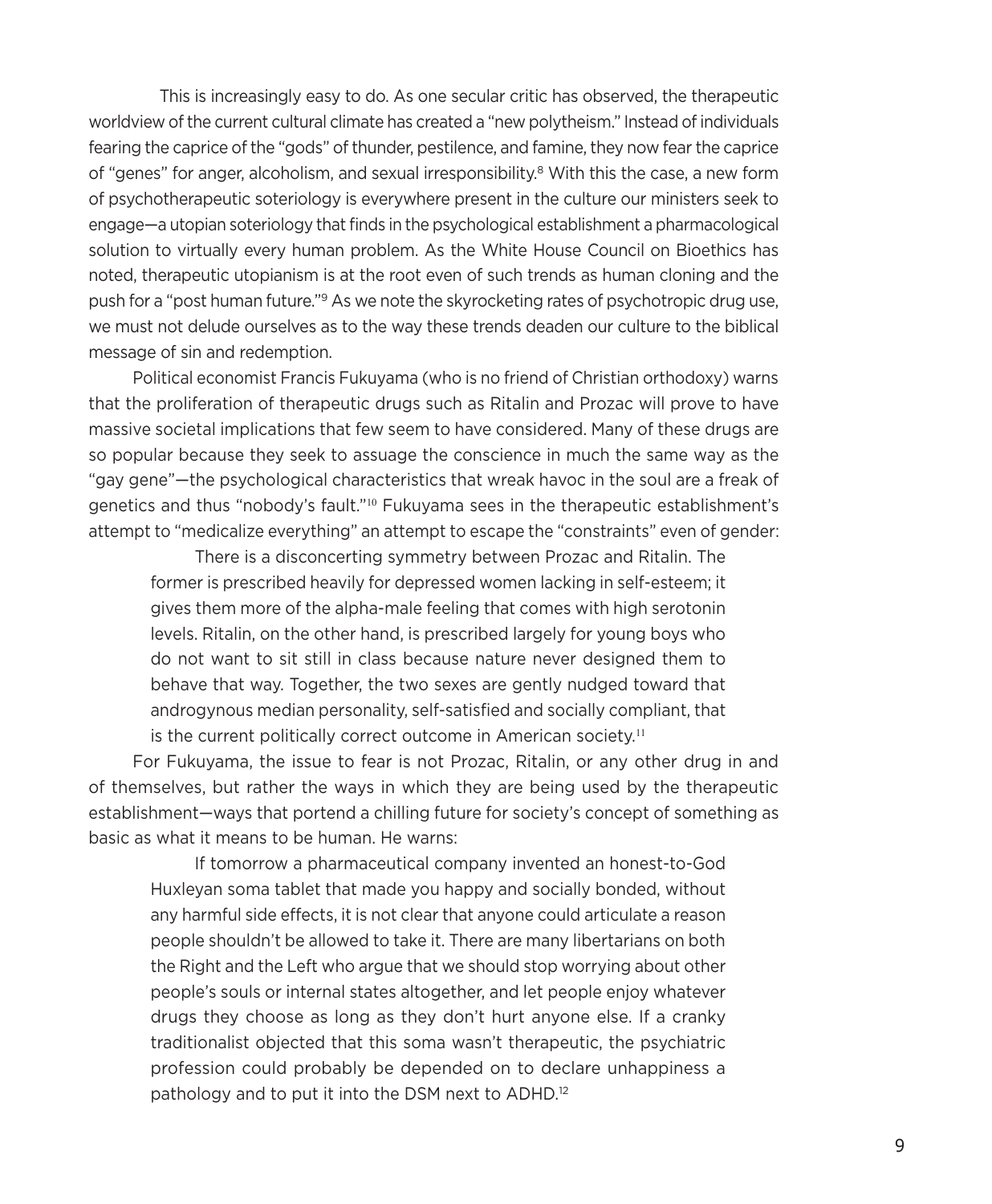These concerns are precisely on-target. The question is whether our pastors and church leaders are equipped to bring the mind of Christ to such concerns. Will our ministers be able to equip parents to think through the worldview implications of a school psychologist's recommendation to put their son on Ritalin? Will our pastors know what to say when neuropharmacology advances to the point of producing a pill that can neutralize feelings of guilt or fear of death? Will our pastors be able to answer—clearly and biblically—the abusive husband who utilizes therapeutic language to cover his guilt before God? Will a Southern Seminary alumnus be able to translate the same worldview he weaves through his preaching into his premarital counseling or his crisis intervention with a couple on the brink of divorce?

The stakes are seen to be even higher when we consider how the regnant therapeutic ethos has transformed even the conservative evangelical American subculture. Pastors routinely neglect the counseling of their people, "outsourcing" a key demand of the pastoral office, to "professional" psychologists and psychiatrists because ministers do not feel themselves competent to do even the most basic of counseling tasks. Moreover, many of our pastors and church leaders are so naïve of the assumptions and presuppositions behind contemporary psychological theories that they recast biblical teaching and preaching in decidedly psychotherapeutic terms—with disastrous consequences for the "otherness" of the biblical gospel. The tragedy of the therapeutic captivity of the evangelical church is demonstrated in the testimony of anthropologist Roger Lancaster, a homosexual gender liberationist who was reared in a conservative Free Will Baptist church. Lancaster points out to his secularist readers that "new forms of Christian therapy tap post-sixties selfactualization movements." Nonetheless, he assures them, "my experience suggests that the spiritual ideal cannot long check the worldly impulse in these hybrid forms."<sup>13</sup>

After decades of a psychologized evangelicalism, still failing to connect with secular society despite cloaking the gospel in its categories, it is clear that Lancaster is right on this point. This is especially pertinent given the theological challenges posed by the therapeutic culture for evangelical identity itself. As James Davison Hunter has warned, American evangelicalism has negotiated away to modernity much ground through "the synthesis of biblicism and humanistic or Freudian psychology" in which "the language of this perspective (e.g., awareness, assessment, self-actualization) is provided a biblical basis and given a spiritual relevance."<sup>14</sup> One need only walk through a popular evangelical bookstore to see the ways such categories have transformed the thought and witness of conservative American Protestantism. If Southern Seminary is to continue to lead a confessional resurgence within American evangelicalism, we must provide intellectual leadership in this vacuum.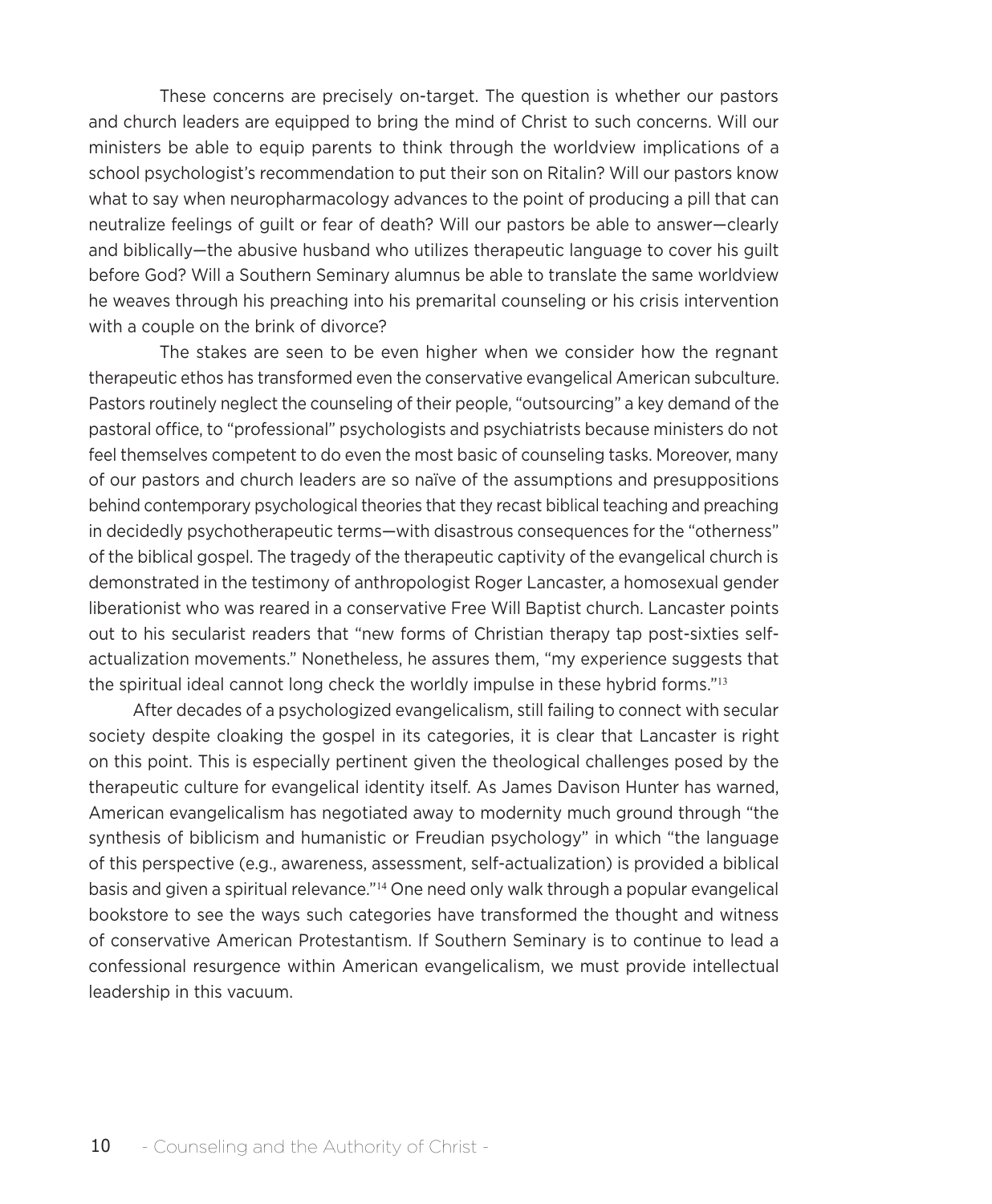## **Counseling, Psychology, and the Future of Southern Seminary**

The Southern Baptist Theological Seminary has now moved to a radical redirection of our psychology and counseling department. The faculty of the mid-twentieth century was wrong to see counseling as outside the mission of the School of Theology. And Wayne Oates was correct to argue that counseling and psychology are to be taken seriously as theological disciplines necessary to the health of our churches. For too long, Southern Baptists have failed to take seriously the theological underpinnings and implications of psychology and counseling. It is time for us to lead the way with a new vision for biblical counseling that addresses the mission of our churches and engages the confusion of our culture.

The following measures have served to reorient our department of psychology and counseling. These include a theological reorientation and a methodological reorientation.

**Theological Reorientation.** Too often the typical evangelical approach to psychology and counseling had been a naïve acceptance of psychological theory as a theologically neutral discipline—thus baptizing the "findings" of the therapeutic establishment as the "insights of general revelation." The theological problem here emerges from a defective understanding of general revelation—a defect that renders this model of "Christian" counseling similar at least in one aspect to theistic evolution, a "mediating" theory that meets the intellectual demands neither of orthodox Christian theology nor of the scientific authorities it seeks to engage.

The Southern Seminary confessional tradition indeed does hold to a robust doctrine of general revelation and a robust doctrine of common grace. The Old and New Testament Scriptures testify to a universal revelation of the Creator to all persons in the structures of the cosmos (Ps 19:1-6; Rom 1:19-20) and in human beings (Rom 2:14-16). The Bible does affirm, for instance, that one need not be a regenerate believer to be able to understand how to plow a field—agricultural knowledge can be gained by simply observing the way the world operates (Isa 28:24-27). The theology of general revelation at the heart of the integrationist experiment, however, claims far more for general revelation, and does so often at a strikingly simplistic level.

First of all, even many secularist intellectuals now find dubious many of the claims to objective "science" at the foundation of much of twentieth- and twenty-first century therapeutic thought. Neil Postman, for instance, notes that "scarcely anyone believes today that Freud was doing science, any more than educated people believe that Marx was doing science, or Max Weber or Lewis Mumford or Bruno Bettelheim or Carl Jung or Margaret Mead or Arnold Toynbee."15 This is nowhere more easily seen than the current debates between health insurance companies and the psychological establishment as to whether psychotherapeutic practices are actually "science" at all. Such discussions have also divided the American Psychological Association (APA) itself, splitting the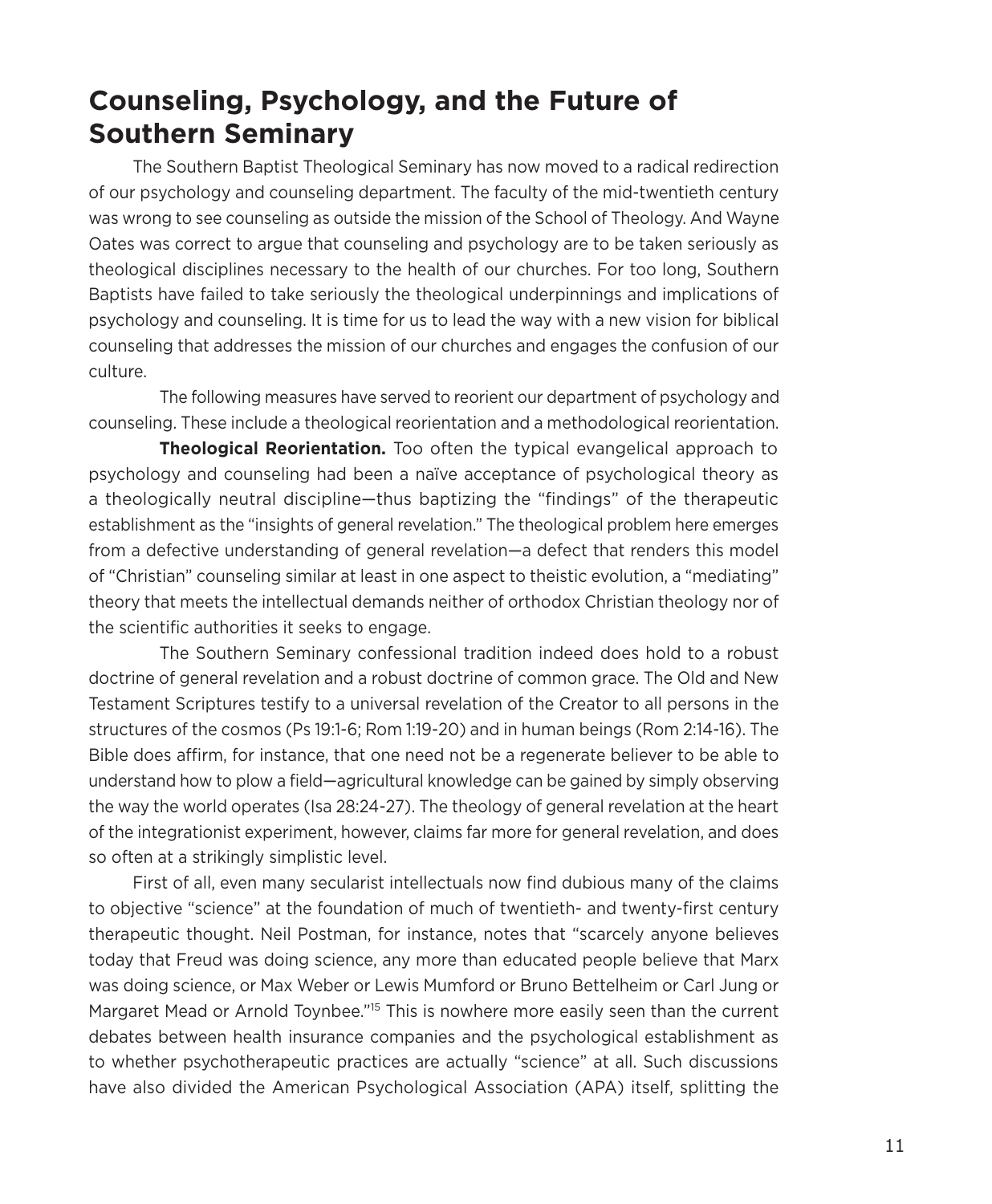organization into rival camps. As the New York Times reports: "At bottom, the dispute is over the nature of psychotherapy: Is it an intuitive process, more art than science? Or is it more a matter of a therapist following specific procedures that reliably help people get better?"16 If the psychotherapeutic guild itself cannot decide whether its discipline is science or something else, then why should evangelical Christians simply accept its claims as "general revelation"?

Moreover, the most popular "Christian counseling" models have not taken seriously the effects of the Adamic Fall on the human race and its intellectual projects. While the Scripture is indeed insistent on a universal revelation of God to humanity, it is equally insistent that this revelation is universally suppressed (Rom 1:18), jettisoned in favor of idolatry (Rom 1:21-25). This suppression is seen in the inherently religious foundation of contemporary psychotherapeutic ideologies. It is no accident, after all, that Sigmund Freud devoted significant research to "debunking" the Mosaic claims to monotheism.17 It is no mere coincidence that Carl Jung centered so much of his research on a transcendent alternative to orthodox Christianity.18 It is no mere coincidence that contemporary "sociobiology" seeks to "explain" the human quest for God in terms of evolutionary naturalism.<sup>19</sup> Indeed, as New York University psychology professor Paul Vitz has noted, much of the history of contemporary psychotherapeutic theory amounts to an attempt to construct an alternative secularist theology of the self.<sup>20</sup>

Our churches need pastors and leaders who understand depravity and the Fall to the degree that they are able to see the ways in which fallen human self-interest often masquerades as objective "science"—especially when this "science" seeks to explain and prescribe a cure for the fallen condition of humanity. This means that Southern Seminary must maintain a commitment to sola Scriptura in our counseling department no less than in our biblical studies, systematic theology, and evangelism departments. After all, Scripture claims its own authority and sufficiency in "all things that pertain to life and godliness" (2 Pet 1:3 ESV). It claims that through the power of the oracles of God the man of God is "competent, equipped for every good work" (2 Tim 3:16b-17 ESV).

In recent years, a growing movement called "biblical counseling" has sought to educate the church on how best to return the biblical mandate for counseling to the churches. The biblical counseling movement suffers from many caricatures, and from the fact that there is considerable diversity within the movement itself. Nonetheless, the Westminster Seminary stream of biblical counseling, articulated by the Christian Counseling and Educational Foundation (CCEF) and the *Journal for Biblical Counseling,* has provided a theologically hearty and biblically sound body of research on these matters. This model of biblical counseling has conserved the Reformation commitment to the sufficiency of Scripture and the centrality of the church, while clarifying helpfully the relationship between general and special revelation as it relates to psychology and counseling.

**Methodological Reorientation.** The ideological and theological incoherence of Southern Seminary's counseling department led to another pressing issue—the ways in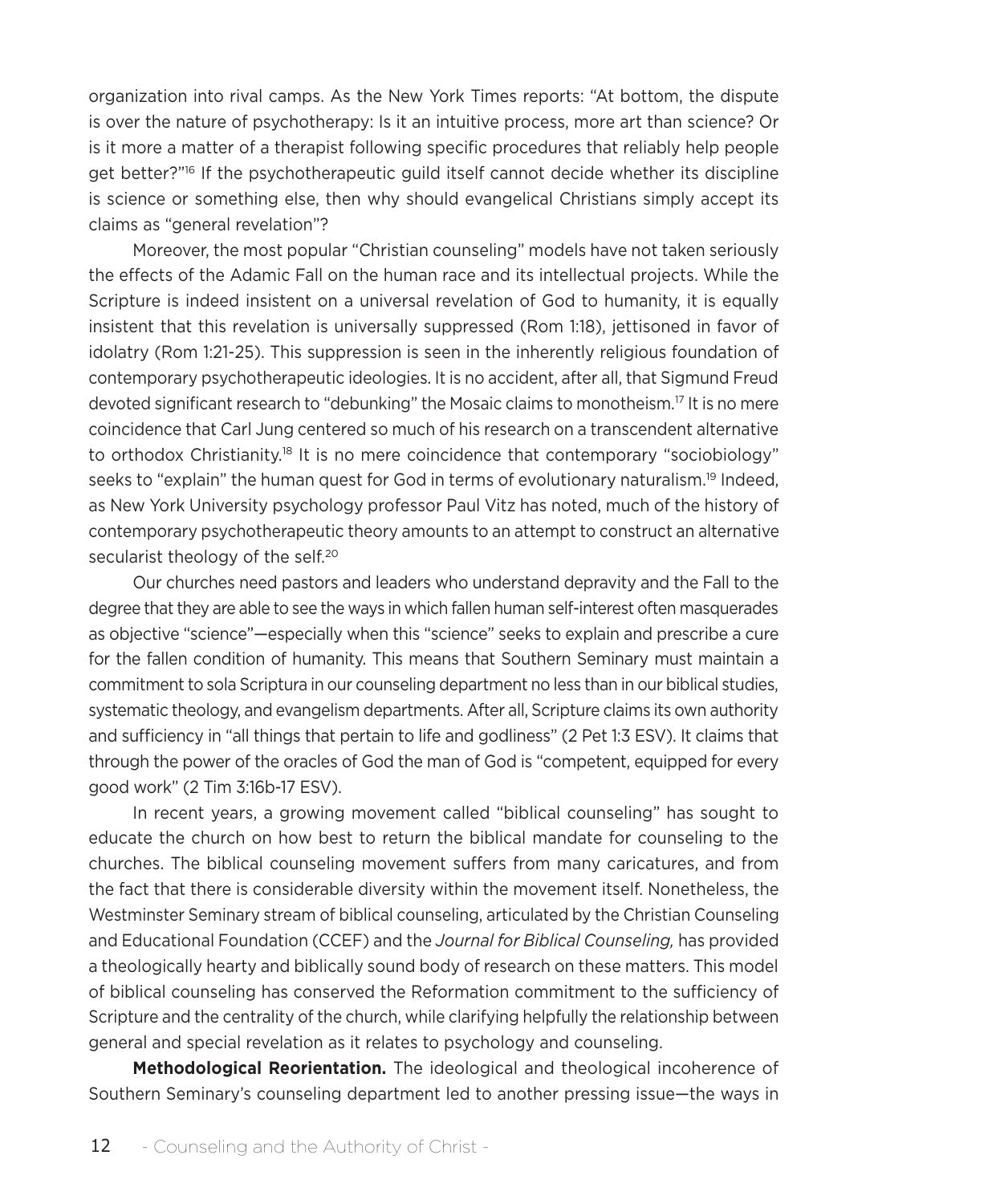which we were providing practical training in the field.

Because of the demands of licensure, the model under which many schools train students for ministry includes conditions that often prohibit them from evangelizing, sometimes that even prohibit them from praying in the name of Jesus or to God as Father. Moreover, the demands of licensure have driven our curriculum, since "professional" counselors must be steeped in humanistic psychological theories if they are to be taken seriously by the psychotherapeutic guild.

If licensure and clinical credentials require our students to be sub-evangelical in any arena of ministry, then licensure is asking too much. We would not ask our students to train for missions by interning with the global missions agency of the United Church of Christ, through which students would participate in social ministries and yet not be allowed to witness explicitly to the gospel. Not only would such a practice violate our convictions, it would not prepare adequately our students for the Great Commission endeavors we and our churches expect from them.

Just as it was impossible to train licensed social workers and remain a confessional institution, it is impossible to train licensed therapists and remain a confessional institution. Moreover, even apart from these more basic concerns, we do not currently have a base of church- and clinic-based sites that share our confessional stance in order to maintain an acceptable practicum-based education.

But the issues here are more complex than simply the lack of evangelical conviction at our practicum sites. The basic problem is the power structure of the institutionalized arrangements of psychotherapy. David Powlison is correct when he argues that power is wielded by the institutionalization—even in "Christian" counseling—of secular theories and therapies through clinics, hospitals, accrediting boards, licensing laws, professional societies, and lines of referral. Powlison asserts that the institutional structures of autonomous mental health professionalism "tacitly shape many assumptions that work against faith."<sup>21</sup>

The stakes are especially high in light of the long-term future of Southern Seminary. The shift toward training therapists has had profoundly negative implications on oncegreat evangelical institutions such as Denver Seminary, Fuller Seminary, and even now Western Seminary. No such shift would ever happen under the current leadership of Southern Seminary, but what about thirty to fifty years from now? How can we train a new generation of Southern Baptist pastors and scholars who will know how to respond to the therapeutic culture—and pass on that heritage—long after the current leadership is in Cave Hill cemetery?

Some would appeal to the broadness of the Kingdom of God to explain the need for a parachurch-focused therapeutic model of counseling. And yet, such an appeal to the Kingdom ignores the fact that the New Testament identifies the local congregation as the nexus of Kingdom activity in the present age (Eph 1:21-23). Thus, against the competing voices of the powers of this age, the church is what the apostle Paul calls the "pillar and ground of the truth" (1 Tim 3:15 NASB). And, Scripture further affirms, the congregation is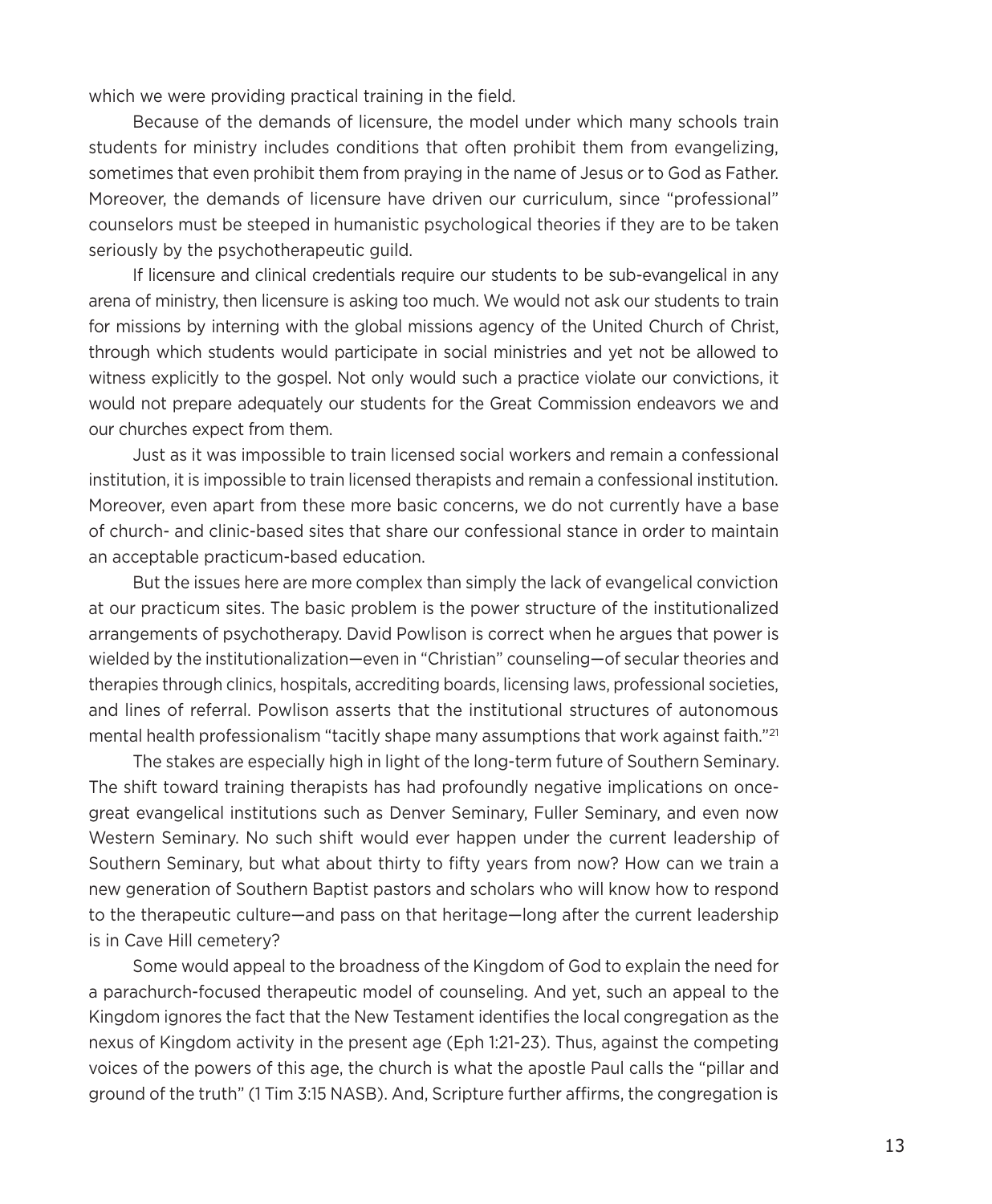the vehicle for transforming individual believers toward maturity in Christ (Eph 4:1-5:20). This is why our primary mission at The Southern Baptist Theological Seminary is to train ministers for the churches—not therapists for counseling centers. The central thrust of our counseling department then should focus, not on licensure, but on equipping pastors and other ministers to counsel the people of God from the Word of God.

#### **From Integration to Transformation: Proposals for Reform.**

1.) The Department of Christian Counseling and Marriage and Family Studies has been renamed the Department of Biblical Counseling and Family Studies.

This is much more than a cosmetic change. It sends a profound signal that Southern Seminary is distancing itself from the current atmosphere in "Christian counseling" toward an approach that sees Scripture as foundational to the task. The terms "pastoral care" and "pastoral counseling" should be considered terminology of Southern Seminary's past, not its future, at least until these terms can be reclaimed from the therapeutic and syncretistic connotations of the Oates/integrationist streams.

2.) Southern Seminary no longer trains professional therapists for licensure, but is initiating a new direction of training pastors and church leaders for the task of counseling.

Southern Seminary publicly sets forth that our counseling program is oriented toward training pastors, missionaries, and church leaders to counsel. We are no longer in the business of training professional therapists and licensed clinical psychologists. This does not mean that professional counselors will not come to Southern Seminary for training. What it means is that they will piggyback on training geared for pastors, and not the other way around. I would compare the situation to that of an M.D. who wishes to serve as a medical missionary. Southern Seminary is equipped and eager to train him theologically—including in ways to integrate his medical training with a biblically informed worldview. We are not—and should not be—equipped, however, to run a medical school.

3.) Southern Seminary has adopted a manifesto of institutional conviction on the direction of our counseling department. This consists of two documents, providing determinative boundaries for classroom instruction, curricular development, and faculty recruitment.

The first of these documents is the Southern Baptist Convention's 2001 resolution, "On the Sufficiency of Scripture in a Therapeutic Culture" [Appendix A]. The second is "Affirmations and Denials: A Proposed Definition of Biblical Counseling" by David Powlison [Appendix B].

4.) Southern Seminary has implemented new degree programs that reflect the directional changes toward biblical counseling at Southern Seminary.

Working in consultation with biblical counselors across the country, the following new degree programs have been developed: the Master of Divinity with Emphasis in Biblical Counseling (M.Div./BC) and the Master of Arts in Biblical Counseling (MABC). The M.Div./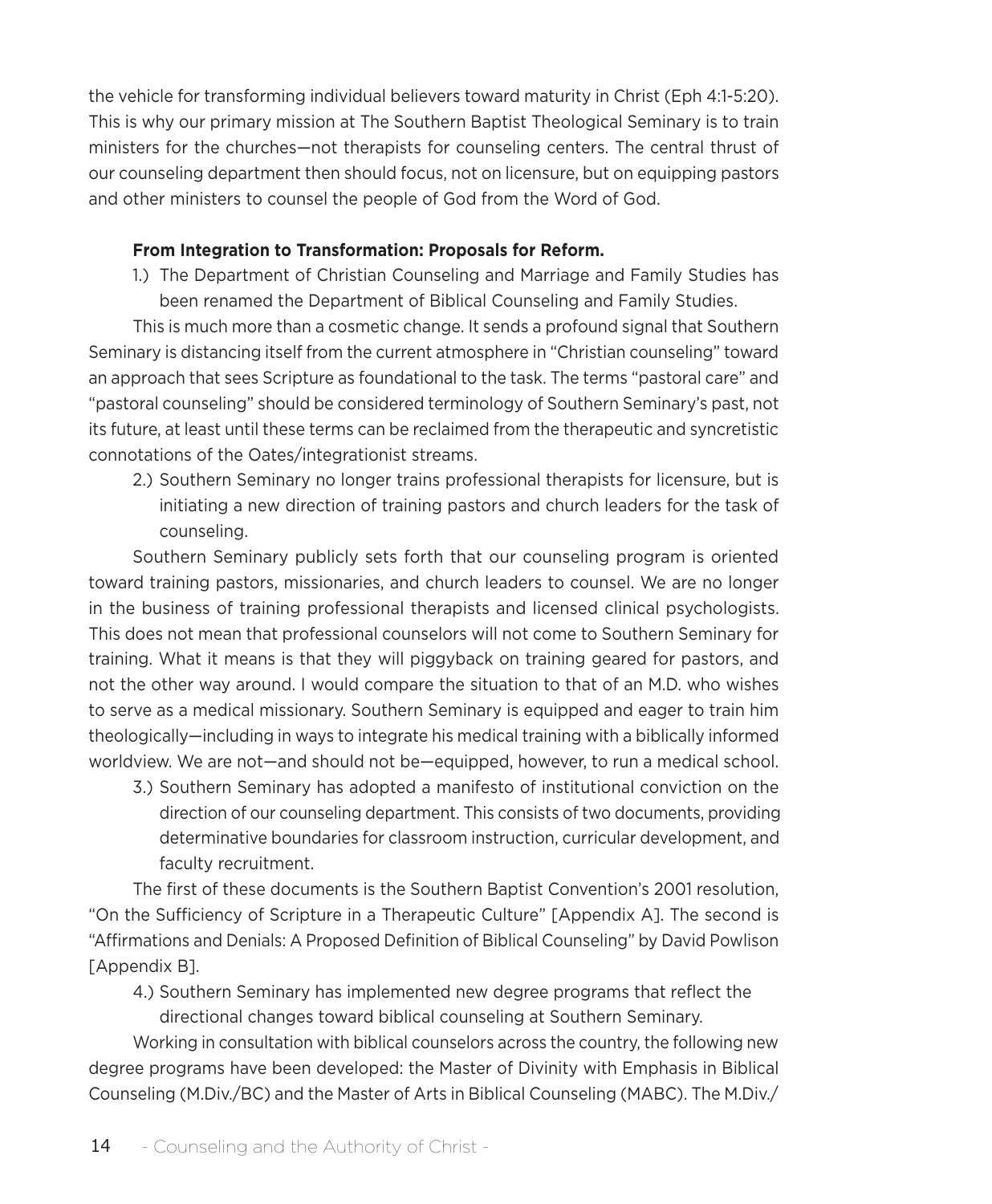BC and the MABC are completely new degree programs with radically different courses and degree requirements. These two degrees will be the most academically rigorous and practically focused in the evangelical world.

The M.Div/BC is designed for pastors and other church leaders who seek to do a significant amount of counseling from the framework of a biblical counseling model. The degree will be rich with biblical and theological studies—including a required course in biblical hermeneutics. This is essential for the biblical counseling emphasis on the normative authority of divine revelation for the counseling task. Moreover, the degree offers a firm foundation of theoretical and practical preparation for counseling itself, with a strategic array of classes in the most pressing issues of biblical church-based counseling.

The MABC serves those students called to the counseling task of the church, though not necessarily to the office of pastor. The degree blends academic/classroom experience with practical training in the task of biblical counseling.

#### **Conclusion**

This new vision for biblical counseling is historic and groundbreaking in Southern Baptist life. It means moving beyond the clinical professionalism of what historically has been dubbed "pastoral care" in the therapeutic guild, but it also means recovering true "pastoral care" as defined by the Scriptures. The ramifications of this course correction will be felt in congregations throughout the SBC and the evangelical world. It ultimately is not about curricular changes or faculty additions, but about the love of Christ for hurting people in the church and in the world.

These changes better equip our pastors and church leaders to counsel the couple contemplating divorce after years of marital strife. This new vision better equips pastors and church leaders to talk with the anorexic teenager who sits tearfully in the church office. It better equips pastors and church leaders to aid parents at the point of desperation over a "strong-willed child." Above all, this new vision for biblical counseling equips our pastors and church leaders to trust the Word of truth, to shepherd the flock of God, and to lead congregations toward maturity in Christ (Eph 4:11-16).

The gospels repeatedly assert the authority with which Jesus taught from the Scriptures in synagogues. Indeed, the gospels tell us that this "authority" is what caused the crowds to marvel at the distinctiveness of Jesus' message, as compared to that of the scribes (Mark 1:22). This was not simply the tone of Jesus' voice, or the gravity with which he proclaimed the dawning of the Kingdom. Rather, the Bible asserts that his word carried the kind of authority that transformed reality (Luke 4:36)—including the reality of hurting people groaning beneath the cosmic curse of sin and death (Rom 8:20-23).

This authority has been given to the Body of Christ (Matt 28:16), not through the display of miracles, but through the transformative and authoritative proclamation of the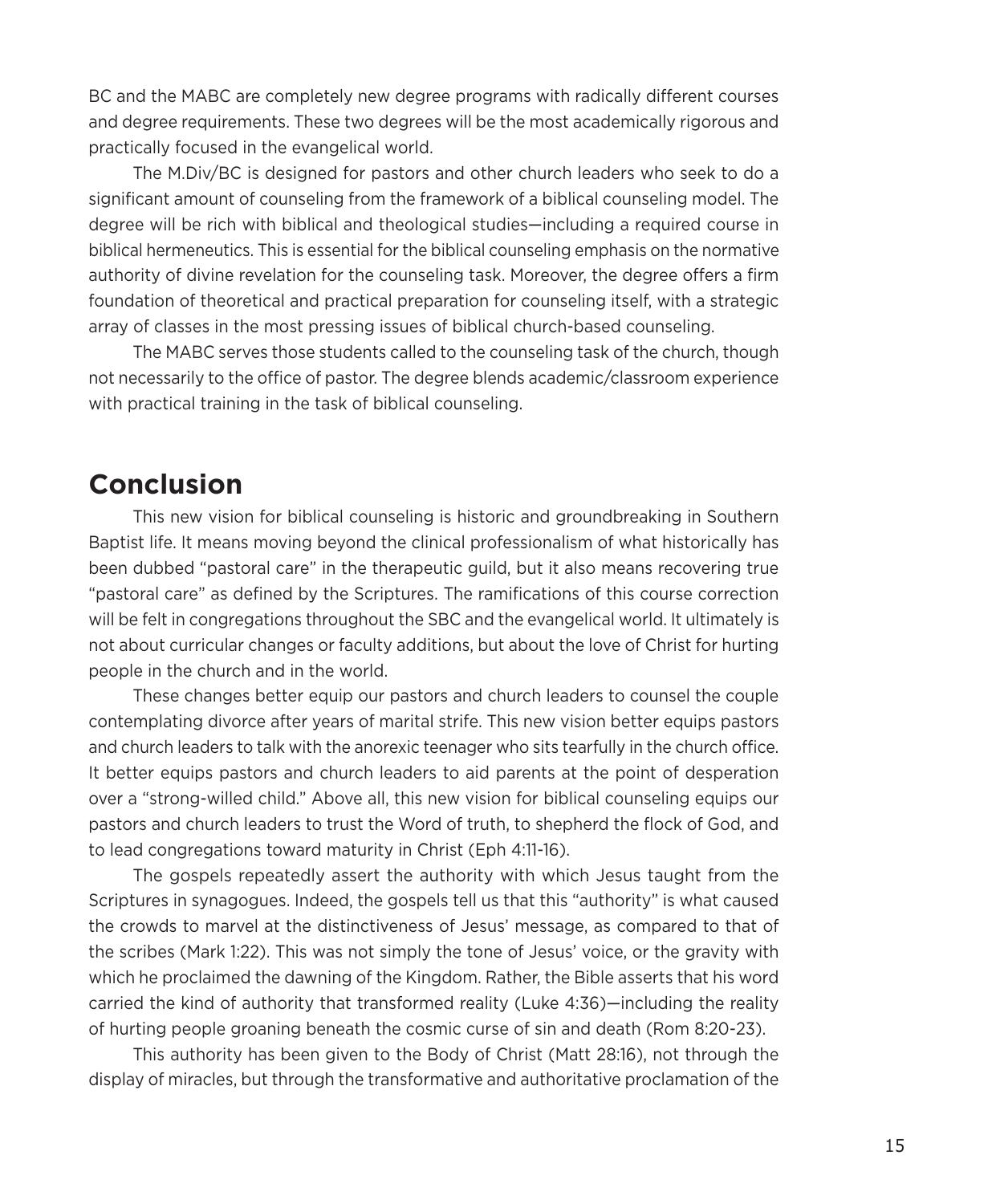gospel of the Kingdom (Matt 28:19-20). As evangelical Christians, we are defined by our belief in the supernatural transformative act of the new birth. As Baptist Christians, we are defined by our belief in a regenerate body of radically transformed individuals, knit together by a common Spirit. As confessional Christians, we are defined by our belief in the transformative, sanctifying power of the Word of God.

 A new vision for biblical counseling at Southern Seminary reiterates that the gospel carries that kind of counter-cultural authority. If God gives us grace, the next generation of pastors and church leaders will be equipped to shepherd hurting people and rescue splintering families. And, as in the synagogues of Galilee, perhaps a watching culture will be astonished by their teaching, for they will teach as those who have authority, and not as the therapists.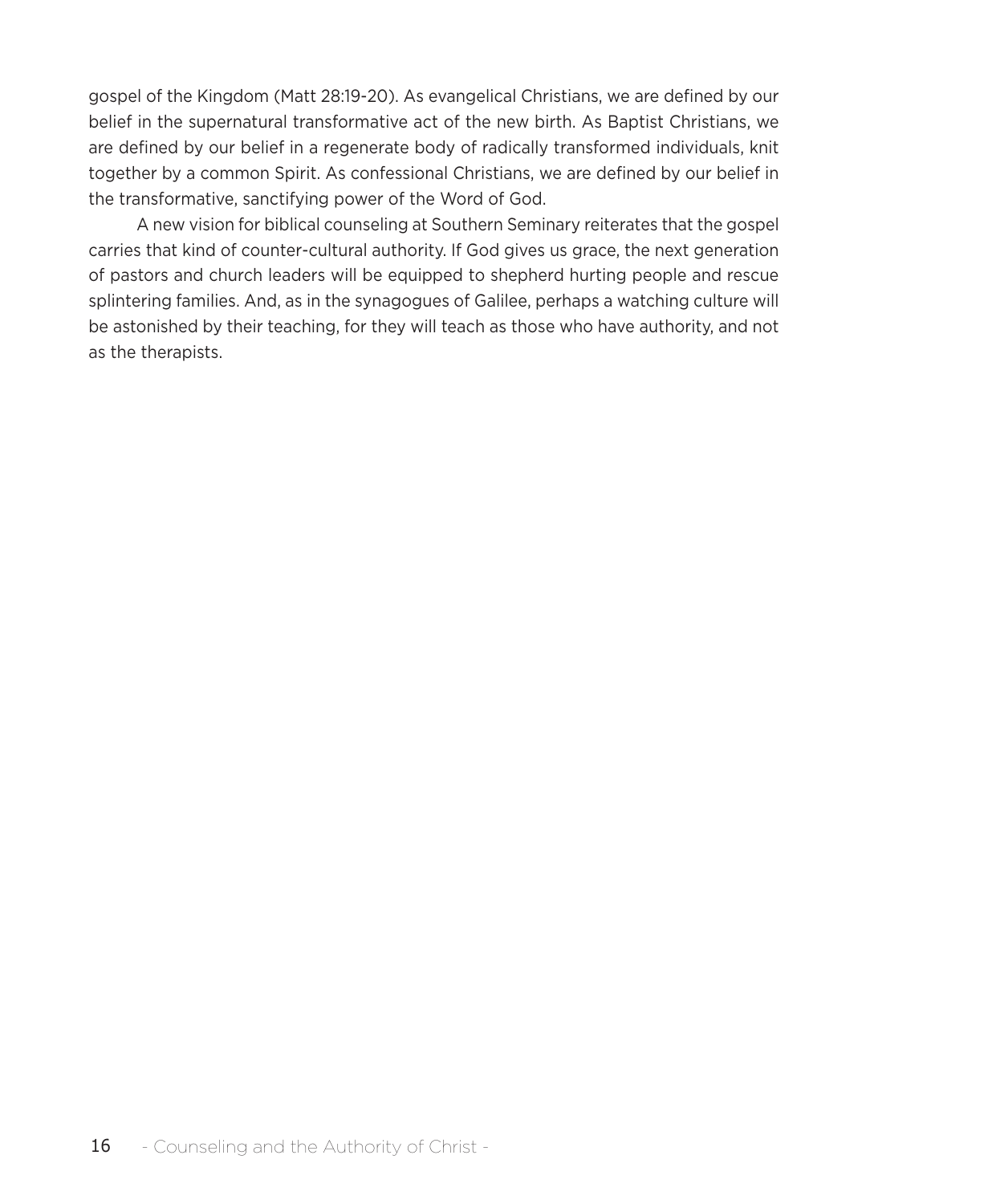## **Appendix A**

"On The Sufficiency of Scripture in a Therapeutic Culture"

A Resolution Adopted by the Southern Baptist Convention St. Louis, Missouri June 2002

WHEREAS, Southern Baptists are committed to the authority, sufficiency, and relevance of the Bible (2 Timothy 3:15-17); and

WHEREAS, The Bible teaches that human beings are created in the image of God—made by Him, like Him, and for Him (Genesis 1:27-28)—and that because of sinful rebellion against the Creator, our entire being suffers from sin's corruption (Genesis 3:6- 19; Ecclesiastes 9:3; Romans 1-3); and

WHEREAS, All aspects of our lives—including our spiritual, moral, and psychological conditions—are to be informed and governed by the application of and obedience to Holy Scripture (1 Corinthians 10:31); and

WHEREAS, In this therapeutic culture, physicians and counselors often ignore human sin and its effects, neglect our most fundamental human and spiritual needs, and therefore, misunderstand our condition, mistreat our problems, and sometimes unintentionally do more harm than good; and

WHEREAS, An uncritical acceptance of the therapeutic culture too often has infected our pulpits, ministries, and counseling (Colossians 2:8); and

WHEREAS, Our churches often have neglected our God-ordained responsibility for the care and cure of souls, becoming practically ineffective, both marginalizing ourselves from the culture and being marginalized by the mental health establishment; now, therefore, be it

RESOLVED, That the messengers to the Southern Baptist Convention meeting in St. Louis, Missouri, June 11-12, 2002, affirm Christian counseling that relies upon the Word of God rather than theories that are rooted in a defective understanding of human nature (John 17:17); and be it further

RESOLVED, That we affirm that any method worthy of the name "Christian counseling" must address the root of our problems and reveal the crux of God's solution—the redemptive work of Christ and the sanctifying power of the Holy Spirit through the Word of God, by which the depths of sin and the fullness of grace are made known (Hebrews 4:12-16); and be it further

RESOLVED, That, while we affirm that there are real conditions that warrant legitimate medical treatment, we reject the assumptions of the therapeutic culture that offer a pharmacological solution for every human problem; and be it finally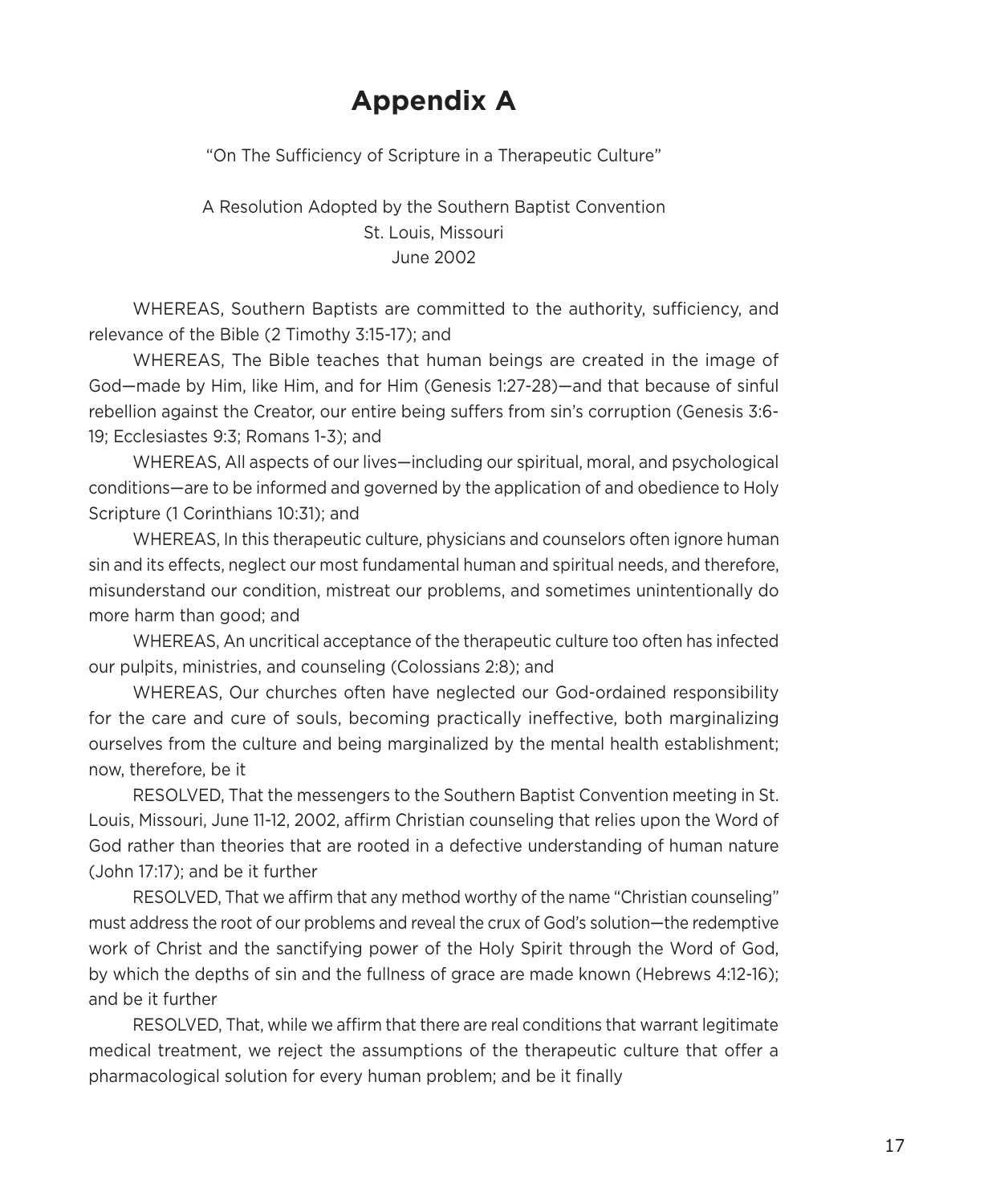RESOLVED, That we call on all Southern Baptists and our churches to reclaim practical biblical wisdom, Christ-centered counseling, and the restorative ministry of the care and cure of souls.

## **Appendix B**

"Affirmations and Denials: A Proposed Definition of Biblical Counseling"

By David Powlison *Journal of Biblical Counseling* 19 (2000): 18-25.

#### **I. True knowledge about people and counseling practice**

We *affirm* that the Bible is God's self-revelation in relation to His creatures, and, as such, truly explains people and situations.

We *deny* that any other source of knowledge is authoritative for explaining people and situations.

We *affirm* that the Bible, as the revelation of Jesus Christ's redemptive activity, intends to specifically guide and inform counseling ministry.

We *deny* that any other source of knowledge is authoritative to equip us for the task of counseling people.

We *affirm* that wise counseling requires ongoing practical theological labor in order to understand Scripture, people, and situations. We must continually develop our personal character, case-wise understanding of persons, pastoral skills, and institutional structures.

We *deny* that the Bible intends to serve as an encyclopedia of proof texts containing all facts about people and the diversity of problems in living.

We *affirm* that the ideas, goals, and practices of counseling must cohere explicitly with the historic creeds, confessions, hymns, and other wise writings that express the faith and practice of the church of Jesus Christ.

We *deny* that the wisdom of the past sufficiently defines the issues of counseling ministry for today, as if the requisite wisdom were simply a matter of recovering past achievements.

We *affirm* that the Scripture defines and speaks to the gamut of problems in living for all people in all situations.

#### **II. The givens of the human condition and the scope of biblical truth**

We *affirm* that human beings are created fundamentally dependent on and responsible to God. People can only be understood when these realities control the counselor's gaze.

We *deny* that any form of autonomy severs people from dependency on God.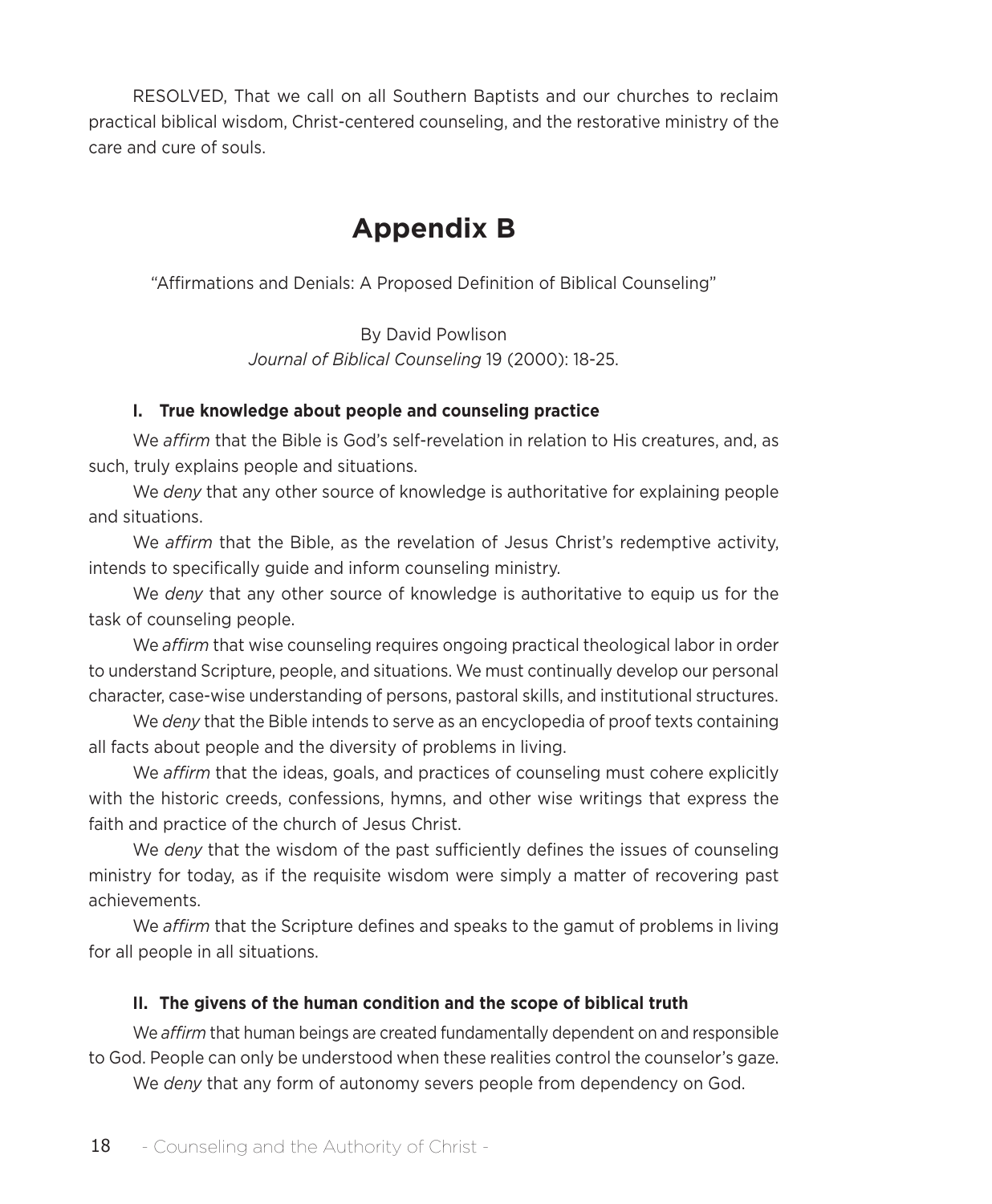We *deny* that any form of determinism neuters moral accountability to God.

We *affirm* that the ideal for human functioning is faith working through love. Such love for God and neighbor is the standard against which to specifically understand what is wrong with people. It is the goal to which counseling must specifically aspire.

We *deny* that any other standard or goal is true.

We *affirm* that evil, done by us and happening to us, is the fundamental and pervasive problem in living. Our own sin, in all its facets and dimensions, is primary and self-generating. The circumstances that happen to us provide both provocative context ("trials and temptations") and just consequences ("reap what you sow") for our moral response, but do not determine the quality of our moral response.

We *deny* that any other diagnostic system is valid, universal, or penetrating.

We *deny* that nature and/or nurture determine the quality of our moral response.

We *affirm* that the Scripture defines and speaks to the gamut of problems in living for all people in all situations.

We *deny* that biblical truth is limited to a narrow sphere of "religious" or "spiritual" beliefs, activities, persons, emotions, and institutions, separated from the other spheres of daily life.

We *deny* that any particular realm of human life can be sectored off as the unique province of the theories, practices, and professions of the modern psychologies.

#### **III. The solution to the sin and misery of the human condition**

We *affirm* that the Bible teaches, invites, warns, commands, sings, and tells the solution for what troubles humankind. In the good news of Jesus Christ, God acts personally. In word and deed, He redeems us from sin and misery through the various operations of His past, present, and future grace. God uses many means of grace, including the face-to-face conversations of wise counseling.

We *deny* that any other solution or therapy actually cures souls, and can change us from unholy to holy, from sinners to righteous, from insanity to sanity, from blindness to sightedness, from self-absorption to faith-working-through-love.

We *affirm* that God's providential common grace brings many goods to people, both as individual kindnesses and as social blessings: e.g., medical treatment, economic help, political justice, protection for the weak, educational opportunity. Wise counseling will participate in and encourage mercy ministries as part of the call to love.

We *deny* that such goods can cure the soul's evils. When they claim to cure the human condition, they are false and misleading, competing with Christ.

We *deny* that Christless counseling—whether psychotherapeutic, philosophical, quasi-religious, or overtly religious—is either true or good. Their messages are essentially false and misleading, competing with Christ.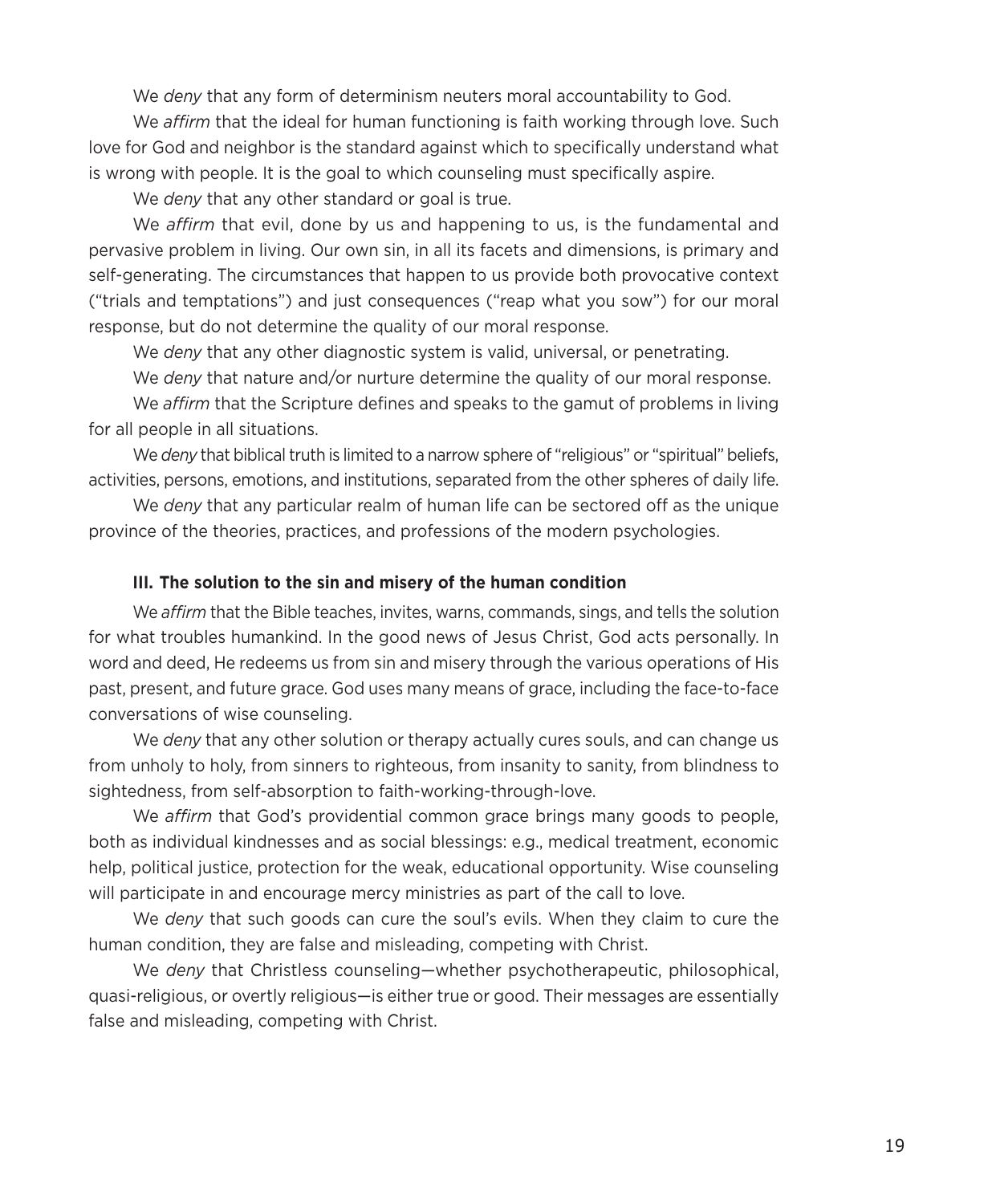#### **IV. The nature and means of change**

We *affirm* that the growth process for which counseling must aim is conversion followed by lifelong progressive sanctification within every circumstance of life. Our motives, thought processes, actions, words, emotions, attitudes, values—heart, soul, mind, and might—increasingly resemble Jesus Christ in conscious and evident love for God and other people.

We *deny* that there is any method for instantaneous or complete perfection into the image of Jesus Christ. The change process continues until we see Him face-to-face.

We *deny* that the processes and goals labeled self-actualization, self-fulfillment, healing of memories, meeting of psychological needs, social adaptation, building selfesteem, recovery, individuation, etc., describe valid aims of counseling, though they may evidence analogies to elements of biblical wisdom.

We *affirm* that the Bible explicitly teaches the fundamentals of counseling method by precept and example. Through speaking the truth in love, we act as tangible instruments of God's grace in the lives of others.

We *deny* that the modern psychotherapies rightly understand or practice wise counseling methodology, though they may evidence analogies to elements of biblical wisdom.

#### **V. The social context and scope of counseling ministry**

We *affirm* that the Spirit and the Word create the church of Jesus Christ, and that the people of God should provide the personal, social, and institutional loci for speaking the truth in love.

We *deny* that the mental health professions and their institutions have the right to claim any sector of problems in living as their particular prerogative. Even those who suffer mentally disabling medical problems need godly counseling.

We *affirm* that the aims, content, and means of counseling ministry are of a piece with public ministry, the spiritual disciplines, and mercy ministry. These are different aspects of the one redemptive ministry of Christ.

We *deny* that the persons and problems addressed by the activity termed "psychotherapy" fall outside the intended scope of the ministry of Christ in word and deed.

We *affirm* that the primary and fullest expression of counseling ministry occurs in local church communities where pastors effectively shepherd souls while equipping and overseeing diverse forms of every-member ministry.

We *deny* that the institutional forms and professional roles of the mental health system provide a normative and desirable framework for counseling ministry.

We *deny* that current forms of church life and conceptions of the pastoral role are necessarily adequate and normative as vehicles to train, deliver, and oversee effective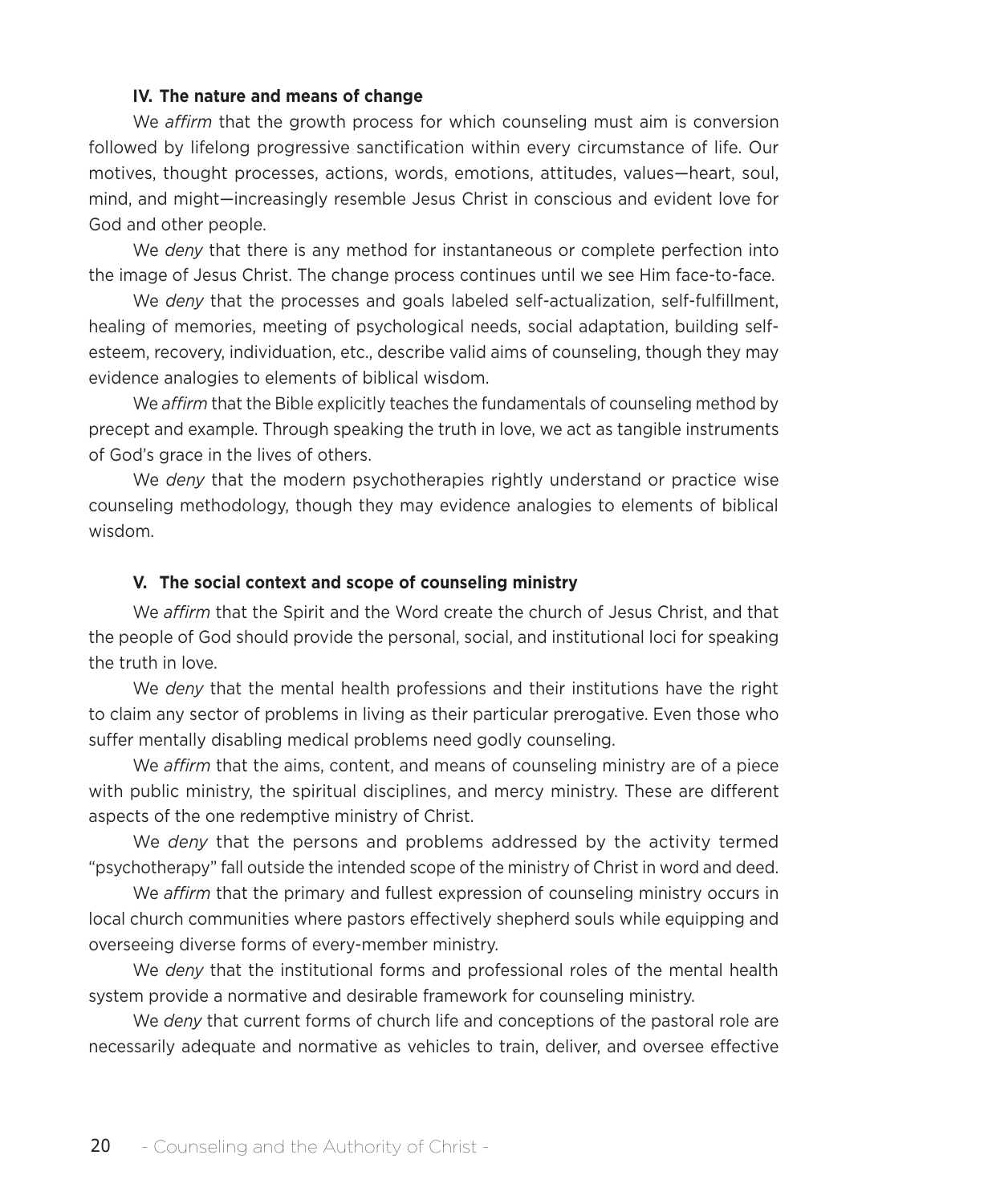counseling ministry. The body of Christ needs institutional reformation, development, and innovation.

We *deny* that parachurch and other cooperative forms of counseling ministry in the body of Christ are inherently wrong.

#### **VI. God's providence and the interplay between His common grace and the intellectual-practical effects of sin**

We *affirm* that numerous disciplines and professions can contribute to an increase in our knowledge of people and how to help them. Scripture teaches a standpoint and gaze by which believers can learn many things from those who do not believe.

We *deny* that any of these disciplines and professions can align and constitute a system of faith and practice for wise counseling.

We *affirm* that a commitment to secularity distorts disciplines and professions fundamentally and pervasively. People who do not think and practice in submission to the mind of Christ will misconstrue the things they see most clearly, and will miscarry in the matters about which they care most deeply and skillfully.

We *deny* that secular disciplines and professions are entirely benighted by the intellectual, moral, and aesthetic effects of sin. The operations of God's common grace can cause unbelievers to be relatively observant, caring, stimulating, and informative.

We *affirm* that the personality theories are essentially false theologies, and the psychotherapies are essentially false forms of the cure of souls. Even the more descriptive and empirical psychologies are significantly skewed by secular presuppositions, and their findings need to be reinterpreted by the biblical worldview.

We *deny* that psychological research, personality theories, and psychotherapies should be viewed as "objective science," as that term is usually understood. Neither should they be seen as extensions of medicine and medical practice.

#### **VII. Good news for psychologized people in a psychologized society**

We *affirm* that mature, presuppositionally consistent, loving, and efficacious biblical counseling will be a powerful evangelistic and apologetic force in the modern world.

We *deny* that the most important part of the church's interaction with the modern psychologies is to discover what can be learned from them.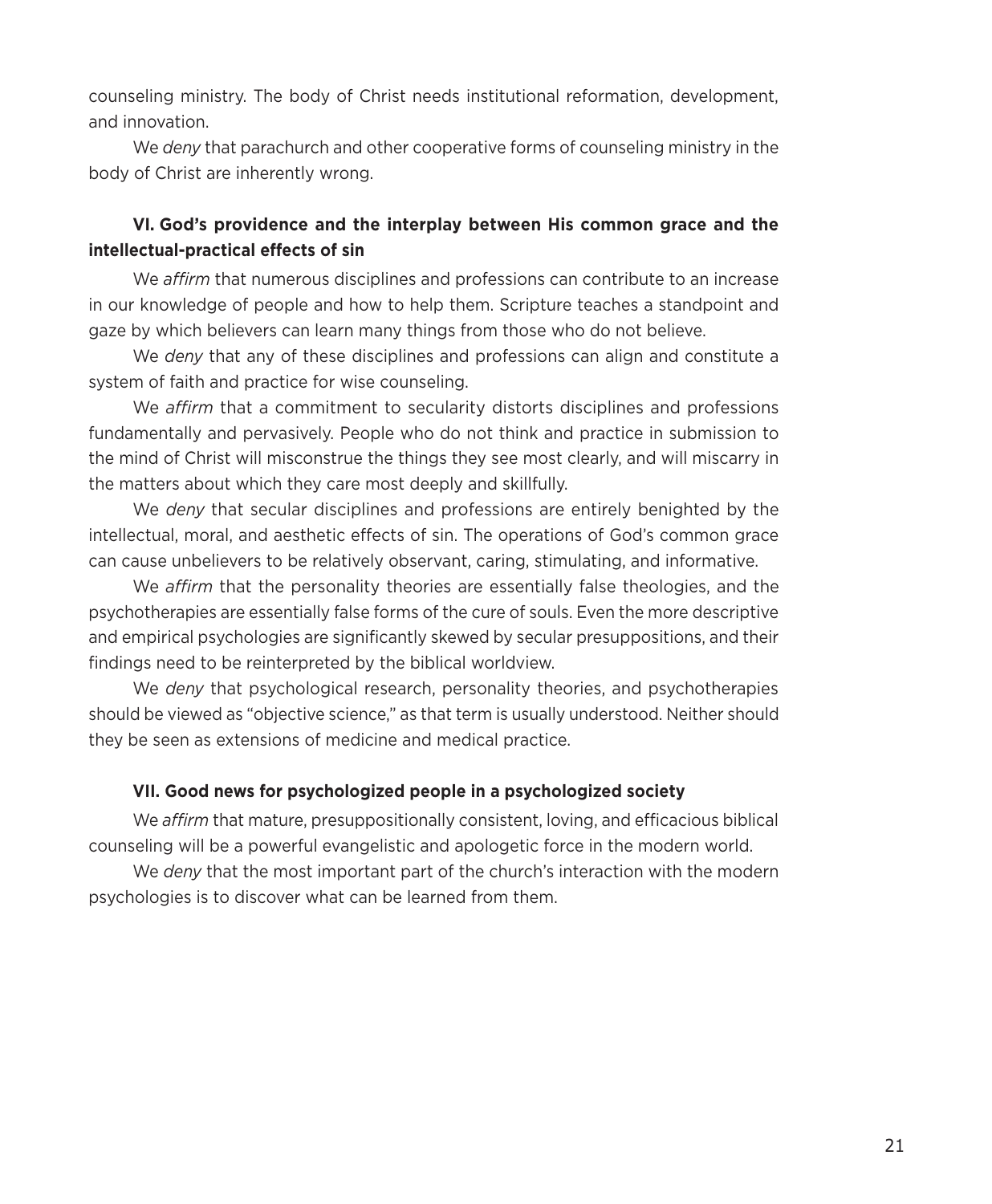## **ENDNOTES**

 1Mark Wingfield, "Pastoral Counseling's Pioneer Recalls His Experiences," *Western Recorder,* 3 November 1998, 6.

2Wayne E. Oates, "A Response," *Review and Expositor* 94 (1997): 133.

3Ibid., 132.

 4Walter C. Jackson, "A Brief History of Theological Education Including a Description of the Contribution of Wayne E. Oates," *Review and Expositor* 94 (1997): 514.

 5Roy L. Honeycutt, "Pastoral Counseling in Theological Education," *Review and Expositor* 94 (1997): 547.

 6Wilfred M. McClay, "Land of Hope and Fear," *Weekly Standard,* 16 August/23 August 2004, 32.

 7"Works Every Time," *Harper's,* March 2004, 21. The article is an excerpt from "How to Ace an Intervention," in the Spring 2003 issue of *Modern Drunkard* magazine.

8Cullen Murphy, "The Path of Brighteousness," *Atlantic Monthly,* November 2003, 174.

 9Leon Kass, ed., *Beyond Therapy: Biotechnology and the Pursuit of Happiness* (Chicago: University of Chicago Press, 2003).

10Francis Fukuyama, Our Posthuman Future: *Consequences of the Biotechnology Revolution* (New York: Farrar, Straus and Giroux, 2002), 49.

11Ibid., 51-52.

12Ibid., 56.

<sup>13</sup> Roger N. Lancaster, *The Trouble with Nature: Sex in Science and Popular Culture* (Berkeley: University of California Press, 2003), 350, n. 8.

14James Davison Hunter, *American Evangelicalism: Conservative Religion and the Quandary of Modernity* (New Brunswick, NJ: Rutgers University Press, 1983), 95.

15Neil Postman, *Technopoly: The Surrender of Culture to Technology* (New York: Random House, 1992), 153.

16Benedict Carey, "For Psychotherapy's Claims, Skeptics Demand Proof," *New York Times,* 10 August 2004, D1.

17Sigmund Freud, *Moses and Monotheism,* trans. Katherine Jones (New York: Random House, 1939).

18See, for instance, Murray Stein, ed., *Encountering Jung: On Christianity* (Princeton: Princeton University Press, 1999).

19See, for instance, Pascal Boyer, *Religion Explained: The Evolutionary Origins of Religious Thought* (New York: Basic, 2001).

20Paul C. Vitz, *Psychology as Religion: The Cult of Self-Worship* (Grand Rapids: Eerdmans, 1977).

21David Powlison, "A Biblical Counseling View," in *Psychology and Christianity: Four Views,*  ed. Eric L. Johnson and Stanton L. Jones (Downers Grove, IL: InterVarsity, 2000), 216.